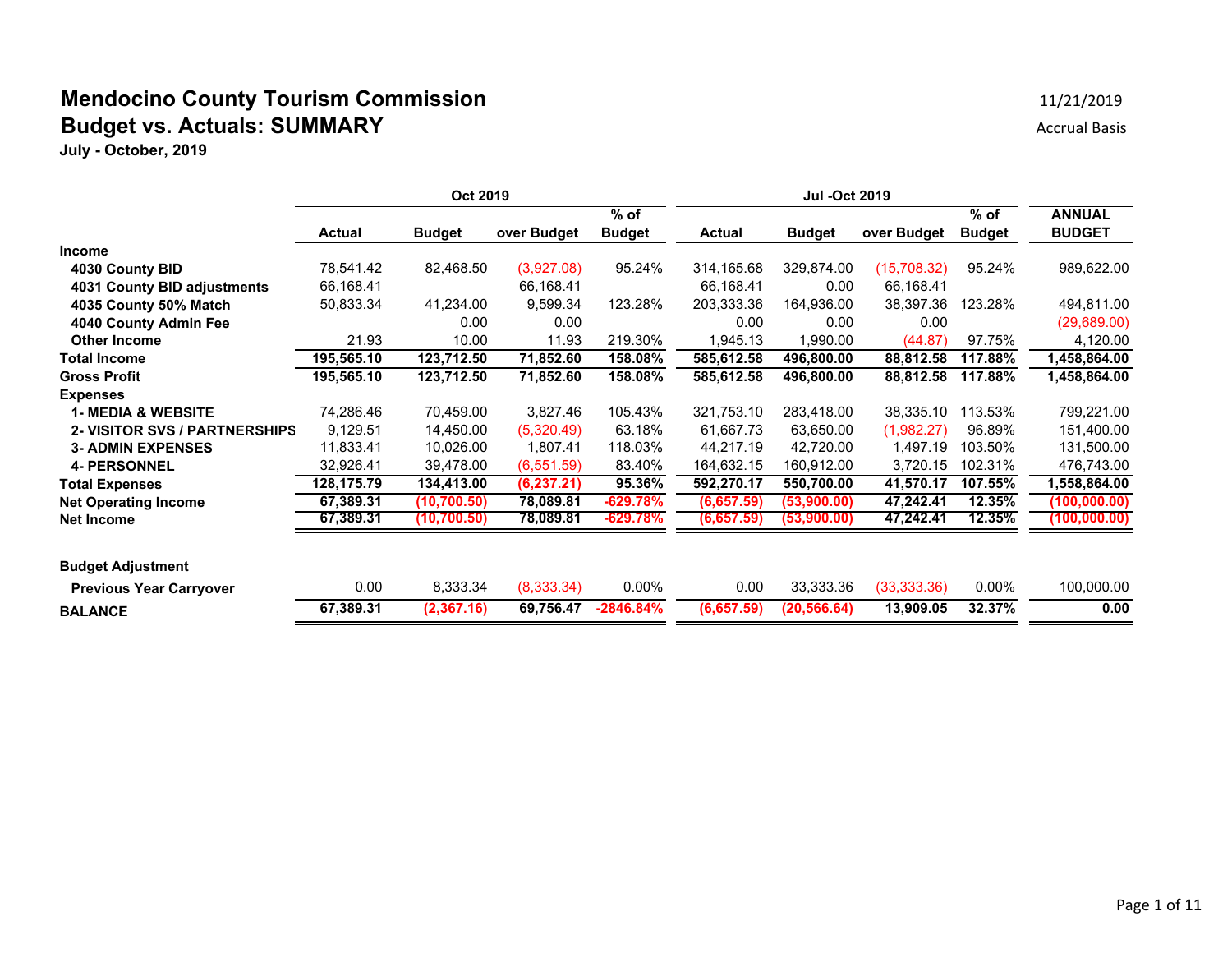|                                              | Oct 2019      |               |             | <b>Jul -Oct 2019</b>    |               |               |             |                         |                                |
|----------------------------------------------|---------------|---------------|-------------|-------------------------|---------------|---------------|-------------|-------------------------|--------------------------------|
|                                              | <b>Actual</b> | <b>Budget</b> | over Budget | $%$ of<br><b>Budget</b> | <b>Actual</b> | <b>Budget</b> | over Budget | $%$ of<br><b>Budget</b> | <b>ANNUAL</b><br><b>BUDGET</b> |
| Income                                       |               |               |             |                         |               |               |             |                         |                                |
| 4030 County BID                              | 78,541.42     | 82,468.50     | (3,927.08)  | 95.24%                  | 314,165.68    | 329,874.00    | (15,708.32) | 95.24%                  | 989,622.00                     |
| 4031 County BID adjustments                  | 66,168.41     |               | 66,168.41   |                         | 66,168.41     | 0.00          | 66,168.41   |                         |                                |
| 4035 County 50% Match                        | 50,833.34     | 41,234.00     | 9,599.34    | 123.28%                 | 203,333.36    | 164,936.00    | 38,397.36   | 123.28%                 | 494,811.00                     |
| 4040 County Admin Fee                        |               | 0.00          | 0.00        |                         | 0.00          | 0.00          | 0.00        |                         | (29,689.00)                    |
| <b>Other Income</b>                          |               |               |             |                         |               |               |             |                         |                                |
| 4830 Event Brochure Ads                      |               | 0.00          | 0.00        |                         | 1,850.00      | 1,950.00      | (100.00)    | 94.87%                  | 4,000.00                       |
| 4950 Interest Income                         | 21.93         | 10.00         | 11.93       | 219.30%                 | 95.13         | 40.00         | 55.13       | 237.83%                 | 120.00                         |
| <b>Total Other Income</b>                    | 21.93         | 10.00         | 11.93       | 219.30%                 | 1,945.13      | 1,990.00      | (44.87)     | 97.75%                  | 4,120.00                       |
| Total Income                                 | 195,565.10    | 123,712.50    | 71,852.60   | 158.08%                 | 585,612.58    | 496,800.00    | 88,812.58   | 117.88%                 | 1,458,864.00                   |
| <b>Gross Profit</b>                          | 195,565.10    | 123,712.50    | 71,852.60   | 158.08%                 | 585,612.58    | 496,800.00    | 88,812.58   | 117.88%                 | 1,458,864.00                   |
| <b>Expenses</b>                              |               |               |             |                         |               |               |             |                         |                                |
| <b>1- MEDIA &amp; WEBSITE</b>                |               |               |             |                         |               |               |             |                         |                                |
| 50 Advertising / Media                       |               |               |             |                         |               |               |             |                         |                                |
| 5130 Print & Online Advertising              | 41,361.54     | 29,268.00     | 12,093.54   | 141.32%                 | 188,572.38    | 117,072.00    | 71,500.38   | 161.07%                 | 351,216.00                     |
| 5150 Ad Development/Design                   |               | 0.00          | 0.00        |                         | 9.085.00      | 9,000.00      | 85.00       | 100.94%                 | 10,000.00                      |
| 5170 Photography                             |               | 833.00        | (833.00)    | 0.00%                   | 0.00          | 3,332.00      | (3,332.00)  | 0.00%                   | 10,000.00                      |
| 5240 Research & Development                  |               | 1,500.00      | (1,500.00)  | $0.00\%$                | 5,060.00      | 8,000.00      | (2,940.00)  | 63.25%                  | 20,000.00                      |
| 5280 Video Development                       | 7,883.35      | 8,000.00      | (116.65)    | 98.54%                  | 17,273.07     | 17,400.00     | (126.93)    | 99.27%                  | 32,505.00                      |
| 5290 Marketing Contingency                   |               | 833.00        | (833.00)    | 0.00%                   | 0.00          | 3,332.00      | (3,332.00)  | 0.00%                   | 10,000.00                      |
| <b>Total 50 Advertising / Media</b>          | 49,244.89     | 40,434.00     | 8,810.89    | 121.79%                 | 219,990.45    | 158,136.00    | 61,854.45   | 139.11%                 | 433,721.00                     |
| 55 Marketing / Public Relations              |               |               |             |                         |               |               |             |                         |                                |
| 5510 Public Relations Contract               | 9,600.00      | 8,208.00      | 1,392.00    | 116.96%                 | 32,100.00     | 32,832.00     | (732.00)    | 97.77%                  | 98,500.00                      |
| 5520 Marketing Agency Contract               | 8,333.00      | 8,333.00      | 0.00        | 100.00%                 | 33,332.00     | 33,332.00     | 0.00        | 100.00%                 | 100,000.00                     |
| 5540 Clipping Service                        | 572.50        | 583.00        | (10.50)     | 98.20%                  | 2,091.48      | 2,332.00      | (240.52)    | 89.69%                  | 7,000.00                       |
| 5550 In-Market PR Stunts                     |               | 250.00        | (250.00)    | 0.00%                   | 525.50        | 1,000.00      | (474.50)    | 52.55%                  | 3,000.00                       |
| 5560 Media Events                            |               | 292.00        | (292.00)    | $0.00\%$                | 995.00        | 1,168.00      | (173.00)    | 85.19%                  | 3,500.00                       |
| 5610 Travel -PR Related                      | 1,116.66      | 833.00        | 283.66      | 134.05%                 | 3,512.59      | 3,332.00      | 180.59      | 105.42%                 | 10,000.00                      |
| 5680 Visiting Media FAM Expenses             | 294.16        | 1,458.00      | (1, 163.84) | 20.18%                  | 907.19        | 5,832.00      | (4,924.81)  | 15.56%                  | 17,500.00                      |
| <b>Total 55 Marketing / Public Relations</b> | 19,916.32     | 19,957.00     | (40.68)     | 99.80%                  | 73,463.76     | 79,828.00     | (6, 364.24) | 92.03%                  | 239,500.00                     |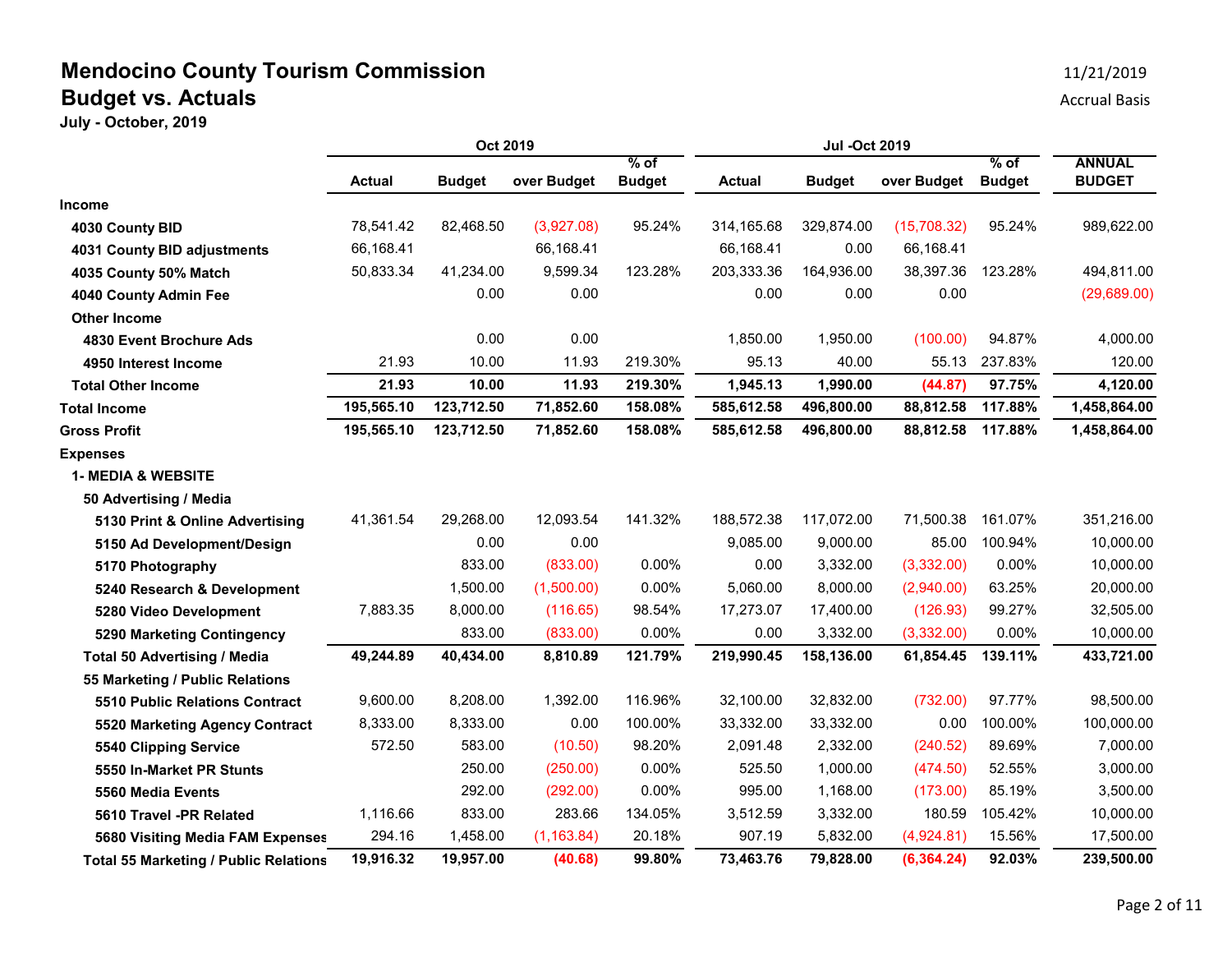|                                            | Oct 2019      |               |             | <b>Jul -Oct 2019</b>    |               |               |              |                         |                                |
|--------------------------------------------|---------------|---------------|-------------|-------------------------|---------------|---------------|--------------|-------------------------|--------------------------------|
|                                            | <b>Actual</b> | <b>Budget</b> | over Budget | $%$ of<br><b>Budget</b> | <b>Actual</b> | <b>Budget</b> | over Budget  | $%$ of<br><b>Budget</b> | <b>ANNUAL</b><br><b>BUDGET</b> |
| 57 Website Maint / Development             |               |               |             |                         |               |               |              |                         |                                |
| 5710 Interactive Media Coordinator         | 2,500.00      | 2,500.00      | 0.00        | 100.00%                 | 10,000.00     | 10,000.00     | 0.00         | 100.00%                 | 30,000.00                      |
| <b>5740 Content Creation</b>               |               | 1,667.00      | (1,667.00)  | 0.00%                   | 0.00          | 6,668.00      | (6,668.00)   | $0.00\%$                | 20,000.00                      |
| 5750 Development/ Maintenance              | 1,680.30      | 1,667.00      | 13.30       | 100.80%                 | 6,689.38      | 6,668.00      | 21.38        | 100.32%                 | 20,000.00                      |
| 5780 Interactive Marketing                 | 88.95         | 208.00        | (119.05)    | 42.76%                  | 355.80        | 832.00        | (476.20)     | 42.76%                  | 2,500.00                       |
| <b>Total 57 Website Maint / Developmer</b> | 4,269.25      | 6,042.00      | (1,772.75)  | 70.66%                  | 17,045.18     | 24,168.00     | (7, 122.82)  | 70.53%                  | 72,500.00                      |
| 58 Leisure / Group Sales                   |               |               |             |                         |               |               |              |                         |                                |
| 5810 Promotion Items, Booth Deve           | 51.00         | 0.00          | 51.00       |                         | 7,466.48      | 5,000.00      | 2,466.48     | 149.33%                 | 5,000.00                       |
| 5820 Consumer & Trade Shows                |               | 1,084.00      | (1,084.00)  | $0.00\%$                | 540.75        | 4,336.00      | (3,795.25)   | 12.47%                  | 13,000.00                      |
| 5840 State Fair Exhibit                    |               | 818.00        | (818.00)    | 0.00%                   | 1,064.15      | 3,454.00      | (2,389.85)   | 30.81%                  | 10,000.00                      |
| 5870 Shipping - Travel Shows               |               | 292.00        | (292.00)    | 0.00%                   | 0.00          | 1,168.00      | (1, 168.00)  | 0.00%                   | 3,500.00                       |
| 5880 Travel - Leisure/Group Sales          |               | 833.00        | (833.00)    | 0.00%                   | 1,377.33      | 3,332.00      | (1,954.67)   | 41.34%                  | 10,000.00                      |
| 5885 Travel - Group FAMs                   | 805.00        | 833.00        | (28.00)     | 96.64%                  | 805.00        | 3,332.00      | (2,527.00)   | 24.16%                  | 10,000.00                      |
| 5890 Misc. Sales Opportunities             |               | 166.00        | (166.00)    | 0.00%                   | 0.00          | 664.00        | (664.00)     | 0.00%                   | 2,000.00                       |
| Total 58 Leisure / Group Sales             | 856.00        | 4,026.00      | (3, 170.00) | 21.26%                  | 11,253.71     | 21,286.00     | (10, 032.29) | 52.87%                  | 53,500.00                      |
| <b>Total 1- MEDIA &amp; WEBSITE</b>        | 74,286.46     | 70,459.00     | 3,827.46    | 105.43%                 | 321,753.10    | 283,418.00    | 38,335.10    | 113.53%                 | 799,221.00                     |
| <b>2- VISITOR SVS / PARTNERSHIPS</b>       |               |               |             |                         |               |               |              |                         |                                |
| <b>Partnerships</b>                        |               |               |             |                         |               |               |              |                         |                                |
| 6550 Conferences & Seminars                | 5,154.97      | 1,000.00      | 4,154.97    | 515.50%                 | 8,318.89      | 4,000.00      | 4,318.89     | 207.97%                 | 12,000.00                      |
| 6570 In-County Relations                   | 791.34        | 500.00        | 291.34      | 158.27%                 | 2,316.82      | 2,000.00      | 316.82       | 115.84%                 | 6,000.00                       |
| 6590 Memberships                           | 150.00        | 150.00        | 0.00        | 100.00%                 | 2,790.00      | 2,950.00      | (160.00)     | 94.58%                  | 8,000.00                       |
| 6610 North Coast Tourism Council           |               | 0.00          | 0.00        |                         | 11,000.00     | 11,000.00     | 0.00         | 100.00%                 | 11,000.00                      |
| <b>Total Partnerships</b>                  | 6,096.31      | 1,650.00      | 4,446.31    | 369.47%                 | 24,425.71     | 19,950.00     | 4,475.71     | 122.43%                 | 37,000.00                      |
| <b>Visitor Services</b>                    |               |               |             |                         |               |               |              |                         |                                |
| 6720 Event & Festival Guides               | 1,753.20      | 1,800.00      | (46.80)     | 97.40%                  | 16,330.97     | 16,500.00     | (169.03)     | 98.98%                  | 41,000.00                      |
| 6730 Incentives & Sponsorships             | 1,080.00      | 11,000.00     | (9,920.00)  | 9.82%                   | 14,320.00     | 25,200.00     | (10,880.00)  | 56.83%                  | 71,400.00                      |
| 6770 Visitor Centers & Signage             | 200.00        | 0.00          | 200.00      |                         | 6,591.05      | 2,000.00      | 4,591.05     | 329.55%                 | 2,000.00                       |
| <b>Total Visitor Services</b>              | 3,033.20      | 12,800.00     | (9,766.80)  | 23.70%                  | 37,242.02     | 43,700.00     | (6, 457.98)  | 85.22%                  | 114,400.00                     |
| Total 2- VISITOR SVS / PARTNERSHIP         | 9,129.51      | 14,450.00     | (5,320.49)  | 63.18%                  | 61.667.73     | 63,650.00     | (1,982.27)   | 96.89%                  | 151,400.00                     |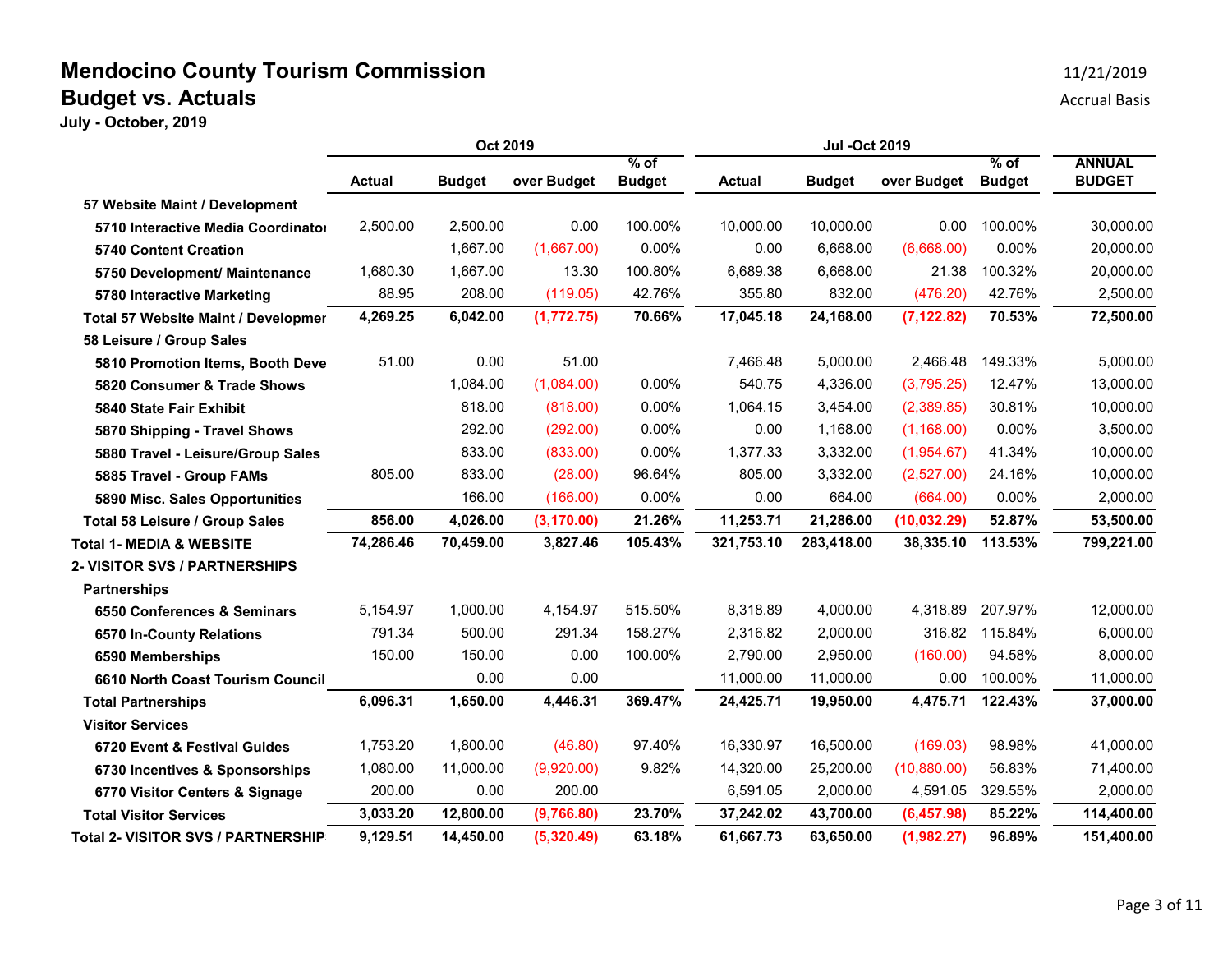|                                  | Oct 2019      |               |             | Jul -Oct 2019           |               |               |             |                         |                                |
|----------------------------------|---------------|---------------|-------------|-------------------------|---------------|---------------|-------------|-------------------------|--------------------------------|
|                                  | <b>Actual</b> | <b>Budget</b> | over Budget | $%$ of<br><b>Budget</b> | <b>Actual</b> | <b>Budget</b> | over Budget | $%$ of<br><b>Budget</b> | <b>ANNUAL</b><br><b>BUDGET</b> |
| <b>3- ADMIN EXPENSES</b>         |               |               |             |                         |               |               |             |                         |                                |
| <b>General Admin</b>             |               |               |             |                         |               |               |             |                         |                                |
| 7010 Accounting                  | 673.75        | 500.00        | 173.75      | 134.75%                 | 1,797.25      | 2,000.00      | (202.75)    | 89.86%                  | 14,000.00                      |
| 7060 Bank Fees                   |               | 67.00         | (67.00)     | $0.00\%$                | 0.00          | 268.00        | (268.00)    | $0.00\%$                | 800.00                         |
| 7080 Board Development           | 35.25         | 416.00        | (380.75)    | 8.47%                   | 35.25         | 1,664.00      | (1,628.75)  | 2.12%                   | 5,000.00                       |
| 7090 Copying & Printing          | 132.68        | 167.00        | (34.32)     | 79.45%                  | 653.89        | 668.00        | (14.11)     | 97.89%                  | 2,000.00                       |
| 7100 Dues & Subscriptions        | 982.95        |               | 982.95      |                         | 3,534.10      | 0.00          | 3,534.10    |                         |                                |
| 7130 Legal Fees                  | 1,290.00      | 250.00        | 1,040.00    | 516.00%                 | 5,929.98      | 1,000.00      | 4,929.98    | 593.00%                 | 3,000.00                       |
| 7140 Licenses & Permits          |               | 0.00          | 0.00        |                         | 66.00         | 66.00         | 0.00        | 100.00%                 | 100.00                         |
| <b>7150 Meeting Expenses</b>     | 347.66        | 417.00        | (69.34)     | 83.37%                  | 894.68        | 1,668.00      | (773.32)    | 53.64%                  | 5,000.00                       |
| 7200 Office Expense              | 53.93         | 1,250.00      | (1, 196.07) | 4.31%                   | 2,071.86      | 5,000.00      | (2,928.14)  | 41.44%                  | 15,000.00                      |
| 7210 Postage & Shipping          | 213.08        | 1,250.00      | (1,036.92)  | 17.05%                  | 901.36        | 5,000.00      | (4,098.64)  | 18.03%                  | 15,000.00                      |
| <b>7280 Travel Expenses</b>      | 2,662.69      | 1,417.00      | 1,245.69    | 187.91%                 | 5,898.48      | 5,668.00      | 230.48      | 104.07%                 | 17,000.00                      |
| <b>Total General Admin</b>       | 6,391.99      | 5,734.00      | 657.99      | 111.48%                 | 21,782.85     | 23,002.00     | (1, 219.15) | 94.70%                  | 76,900.00                      |
| <b>Occupancy Costs</b>           |               |               |             |                         |               |               |             |                         |                                |
| <b>7650 Rent</b>                 | 2,350.00      | 2,417.00      | (67.00)     | 97.23%                  | 9,580.00      | 9,668.00      | (88.00)     | 99.09%                  | 29,000.00                      |
| 7660 Insurance                   |               | 0.00          | 0.00        |                         | 2,126.31      | 2,450.00      | (323.69)    | 86.79%                  | 3,000.00                       |
| 7850 Repairs & Maintenance       | 940.62        | 292.00        | 648.62      | 322.13%                 | 2,430.18      | 1,168.00      | 1,262.18    | 208.06%                 | 3,500.00                       |
| <b>7890 Taxes</b>                |               | 0.00          | 0.00        |                         | 62.58         | 100.00        | (37.42)     | 62.58%                  | 100.00                         |
| 7910 Telecommunication           | 870.18        | 833.00        | 37.18       | 104.46%                 | 3,763.98      | 3,332.00      | 431.98      | 112.96%                 | 10,000.00                      |
| 7950 Utilities                   | 999.30        | 750.00        | 249.30      | 133.24%                 | 3,346.01      | 3,000.00      | 346.01      | 111.53%                 | 9,000.00                       |
| <b>7990 Depreciation Expense</b> | 281.32        |               | 281.32      |                         | 1,125.28      | 0.00          | 1,125.28    |                         |                                |
| <b>Total Occupancy Costs</b>     | 5,441.42      | 4,292.00      | 1,149.42    | 126.78%                 | 22,434.34     | 19,718.00     | 2,716.34    | 113.78%                 | 54,600.00                      |
| <b>Total 3- ADMIN EXPENSES</b>   | 11,833.41     | 10,026.00     | 1,807.41    | 118.03%                 | 44,217.19     | 42,720.00     | 1,497.19    | 103.50%                 | 131,500.00                     |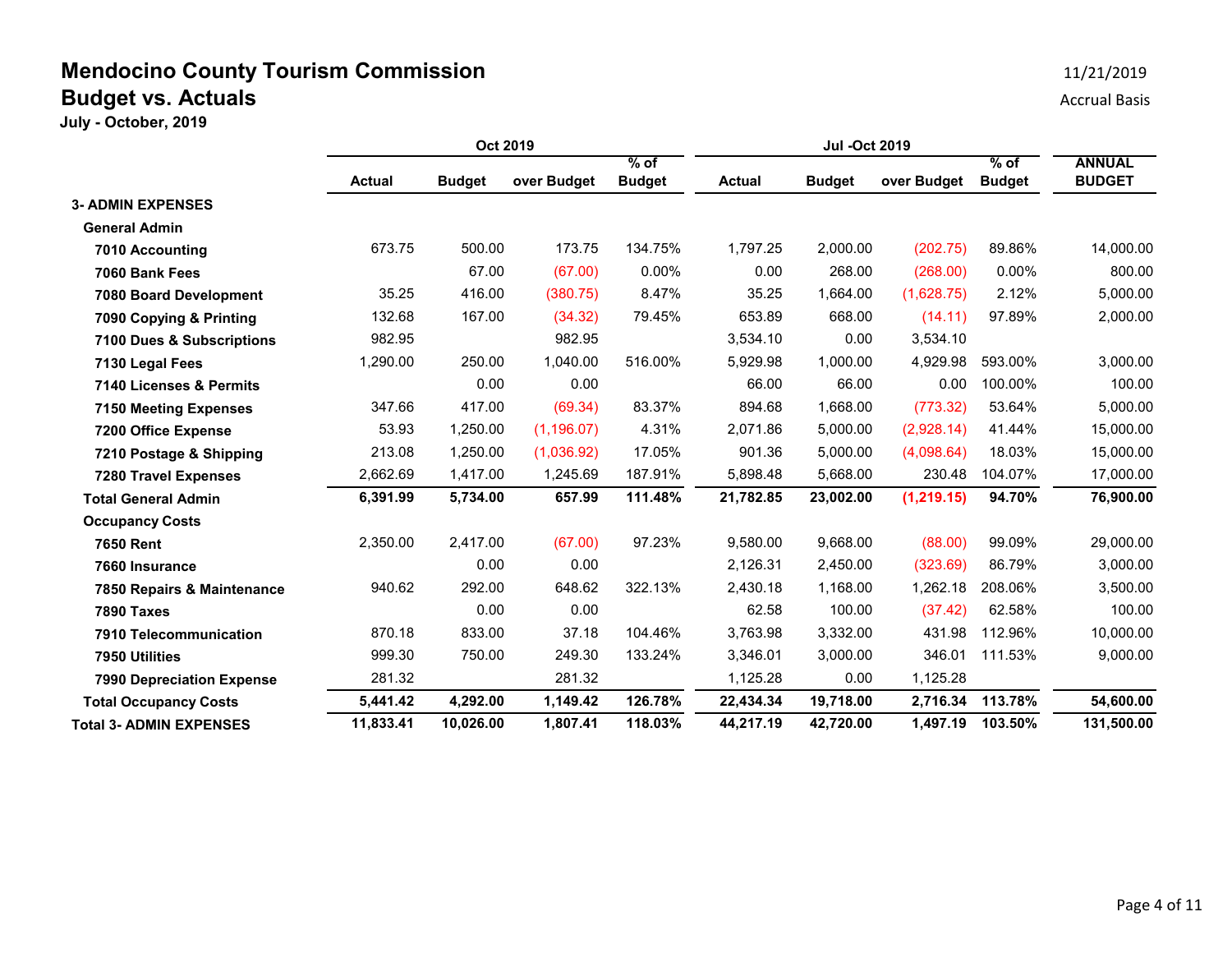|                                | Oct 2019      |               |             | <b>Jul -Oct 2019</b> |               |               |              |               |                                |
|--------------------------------|---------------|---------------|-------------|----------------------|---------------|---------------|--------------|---------------|--------------------------------|
|                                |               |               | over Budget | $%$ of               |               |               | over Budget  | $%$ of        | <b>ANNUAL</b><br><b>BUDGET</b> |
|                                | <b>Actual</b> | <b>Budget</b> |             | <b>Budget</b>        | <b>Actual</b> | <b>Budget</b> |              | <b>Budget</b> |                                |
| <b>4- PERSONNEL</b>            |               |               |             |                      |               |               |              |               |                                |
| 8510 Salaries & Wages          | 25,010.27     | 32,650.00     | (7,639.73)  | 76.60%               | 130,895.41    | 130,600.00    | 295.41       | 100.23%       | 391,800.00                     |
| 8520 Paid Time Off             | 3,500.00      |               | 3,500.00    |                      | 8,257.66      | 0.00          | 8,257.66     |               |                                |
| 8530 Payroll Taxes             | 2,247.14      | 2,708.00      | (460.86)    | 82.98%               | 11,333.16     | 10,832.00     | 501.16       | 104.63%       | 32,500.00                      |
| 8540 Payroll Processing Fees   | 51.00         |               | 51.00       |                      | 210.00        | 0.00          | 210.00       |               |                                |
| 8550 Workers Comp              | (532.00)      | 0.00          | (532.00)    |                      | 2,172.00      | 3,000.00      | (828.00)     | 72.40%        | 3,000.00                       |
| 8570 Health Insurance          | 2,450.00      | 2,575.00      | (125.00)    | 95.15%               | 10,800.00     | 10,300.00     | 500.00       | 104.85%       | 30,900.00                      |
| 8580 Other Employee Benefits   |               | 1,125.00      | (1, 125.00) | $0.00\%$             | 0.00          | 4,500.00      | (4,500.00)   | $0.00\%$      | 13,500.00                      |
| 8590 Contract Work             | 200.00        | 295.00        | (95.00)     | 67.80%               | 800.00        | 1,180.00      | (380.00)     | 67.80%        | 3,543.00                       |
| 8615 Employee Recruitment      |               | 125.00        | (125.00)    | $0.00\%$             | 163.92        | 500.00        | (336.08)     | 32.78%        | 1,500.00                       |
| <b>Total 4- PERSONNEL</b>      | 32,926.41     | 39,478.00     | (6, 551.59) | 83.40%               | 164,632.15    | 160,912.00    | 3,720.15     | 102.31%       | 476,743.00                     |
| <b>Total Expenses</b>          | 128,175.79    | 134,413.00    | (6, 237.21) | 95.36%               | 592,270.17    | 550,700.00    | 41,570.17    | 107.55%       | 1,558,864.00                   |
| <b>Net Operating Income</b>    | 67,389.31     | (10, 700.50)  | 78,089.81   | $-629.78%$           | (6,657.59)    | (53,900.00)   | 47,242.41    | 12.35%        | (100, 000.00)                  |
| Net Income                     | 67,389.31     | (10, 700.50)  | 78,089.81   | $-629.78%$           | (6,657.59)    | (53,900.00)   | 47,242.41    | 12.35%        | (100,000.00)                   |
| <b>Budget Adjustment</b>       |               |               |             |                      |               |               |              |               |                                |
| <b>Previous Year Carryover</b> | 0.00          | 8,333.34      | (8,333.34)  | $0.00\%$             | 0.00          | 33,333.36     | (33, 333.36) | $0.00\%$      | 100,000.00                     |
| <b>BALANCE</b>                 | 67,389.31     | (2,367.16)    | 69,756.47   | $-2846.84%$          | (6,657.59)    | (20, 566.64)  | 13,909.05    | 32.37%        | 0.00                           |
|                                |               |               |             |                      |               |               |              |               |                                |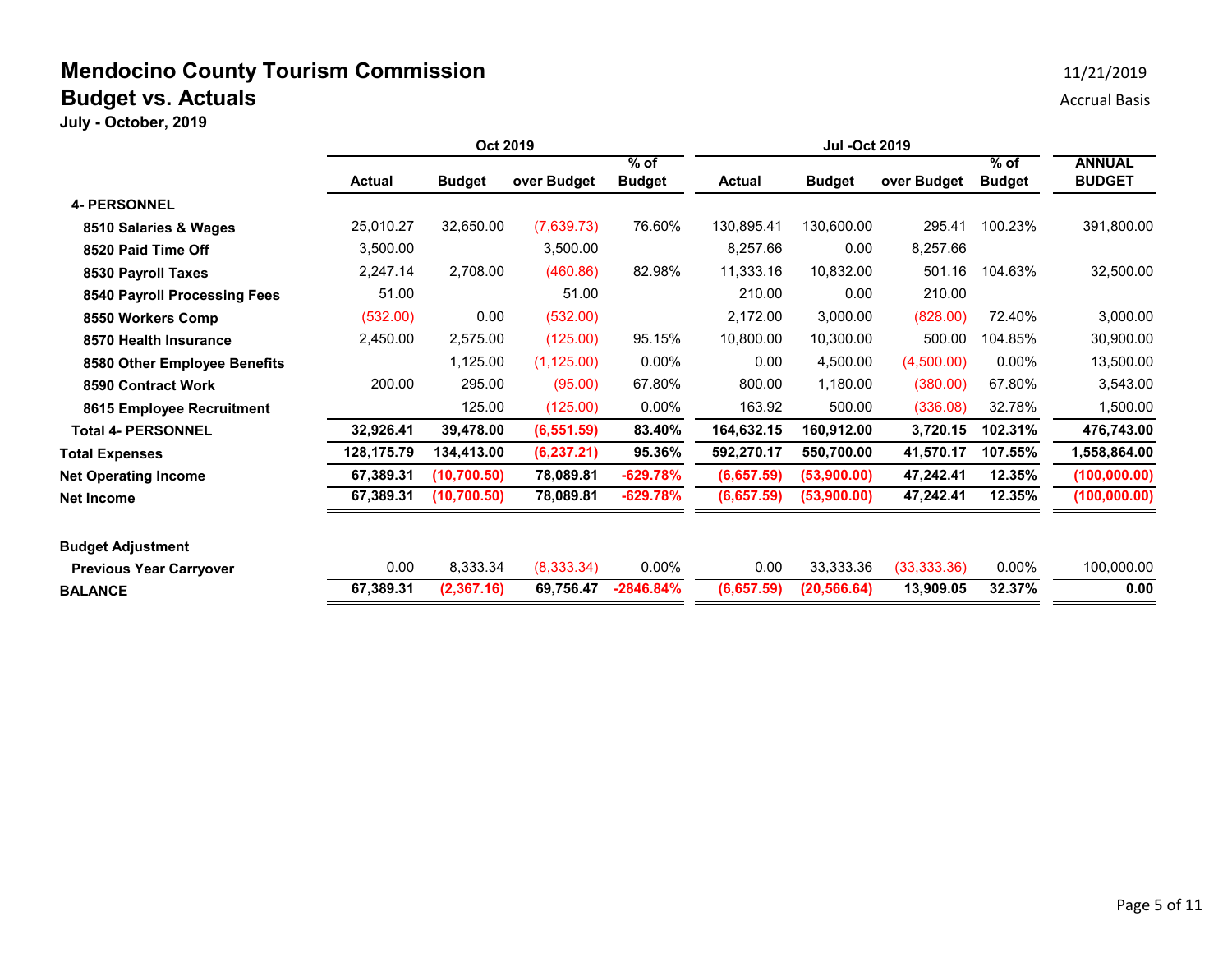# **Mendocino County Tourism Commission** 11/21/2019 **Balance Sheet** Accrual Basis Accrual Basis

**As of October 31, 2019**

|                                        | As of Oct 31,<br>2019 | As of Oct 31,<br>2018 | Change        | % Change  |
|----------------------------------------|-----------------------|-----------------------|---------------|-----------|
| <b>ASSETS</b>                          |                       |                       |               |           |
| <b>Current Assets</b>                  |                       |                       |               |           |
| <b>Bank Accounts</b>                   |                       |                       |               |           |
| 1015 MLCU Checking                     | 17,715.21             | 90,715.93             | (73,000.72)   | $-80.47%$ |
| 1020 MLCU Savings                      | 103,314.49            | 132,375.01            | (29,060.52)   | $-21.95%$ |
| 1030 Cash drawer                       | 100.00                | 100.00                | 0.00          | $0.00\%$  |
| <b>Total Bank Accounts</b>             | 121,129.70            | 223,190.94            | (102, 061.24) | $-45.73%$ |
| <b>Accounts Receivable</b>             |                       |                       |               |           |
| <b>1100 Accounts Receivable</b>        | 462,025.05            | 592,225.37            | (130, 200.32) | $-21.98%$ |
| <b>Total Accounts Receivable</b>       | 462,025.05            | 592,225.37            | (130, 200.32) | $-21.98%$ |
| <b>Other Current Assets</b>            |                       |                       |               |           |
| 1230 Prepaid Expenses                  | 15,678.98             | 7,985.00              | 7,693.98      | 96.36%    |
| 1250 Refundable Deposits               | 4,168.00              | 3,736.00              | 432.00        | 11.56%    |
| 1270 Receivable Other                  | 1,400.00              | 0.00                  | 1,400.00      |           |
| <b>Total Other Current Assets</b>      | 21,246.98             | 11,721.00             | 9,525.98      | 81.27%    |
| <b>Total Current Assets</b>            | 604,401.73            | 827,137.31            | (222, 735.58) | $-26.93%$ |
| <b>Fixed Assets</b>                    |                       |                       |               |           |
| 1510 Furniture and Equipment           | 64,723.50             | 56,760.92             | 7,962.58      | 14.03%    |
| <b>1600 Accumulated Depreciation</b>   | (49,796.06)           | (46, 730.86)          | (3,065.20)    | $-6.56%$  |
| <b>Total Fixed Assets</b>              | 14,927.44             | 10,030.06             | 4,897.38      | 48.83%    |
| <b>TOTAL ASSETS</b>                    | 619,329.17            | 837, 167.37           | (217, 838.20) | $-26.02%$ |
| <b>LIABILITIES AND EQUITY</b>          |                       |                       |               |           |
| <b>Liabilities</b>                     |                       |                       |               |           |
| <b>Current Liabilities</b>             |                       |                       |               |           |
| <b>Accounts Payable</b>                |                       |                       |               |           |
| 2000 Accounts Payable                  | 119,992.17            | 32,858.95             | 87,133.22     | 265.17%   |
| <b>Total Accounts Payable</b>          | 119,992.17            | 32,858.95             | 87,133.22     | 265.17%   |
| <b>Other Current Liabilities</b>       |                       |                       |               |           |
| <b>Payroll Liabilities</b>             |                       |                       |               |           |
| 2230 CA SUI / ETT                      | 59.36                 | 233.25                | (173.89)      | $-74.55%$ |
| 2240 FUTA Payable                      | 6.72                  | 47.33                 | (40.61)       | $-85.80%$ |
| 2270 Accrued Payroll                   | 11,714.17             | 11,714.17             | 0.00          | $0.00\%$  |
| 2275 Accrued PTO                       | 15,914.10             | 2,805.90              | 13,108.20     | 467.17%   |
| <b>Total Payroll Liabilities</b>       | 27,694.35             | 14,800.65             | 12,893.70     | 87.12%    |
| <b>Total Other Current Liabilities</b> | 27,694.35             | 14,800.65             | 12,893.70     | 87.12%    |
| <b>Total Current Liabilities</b>       | 147,686.52            | 47,659.60             | 100,026.92    | 209.88%   |
| <b>Total Liabilities</b>               | 147,686.52            | 47,659.60             | 100,026.92    | 209.88%   |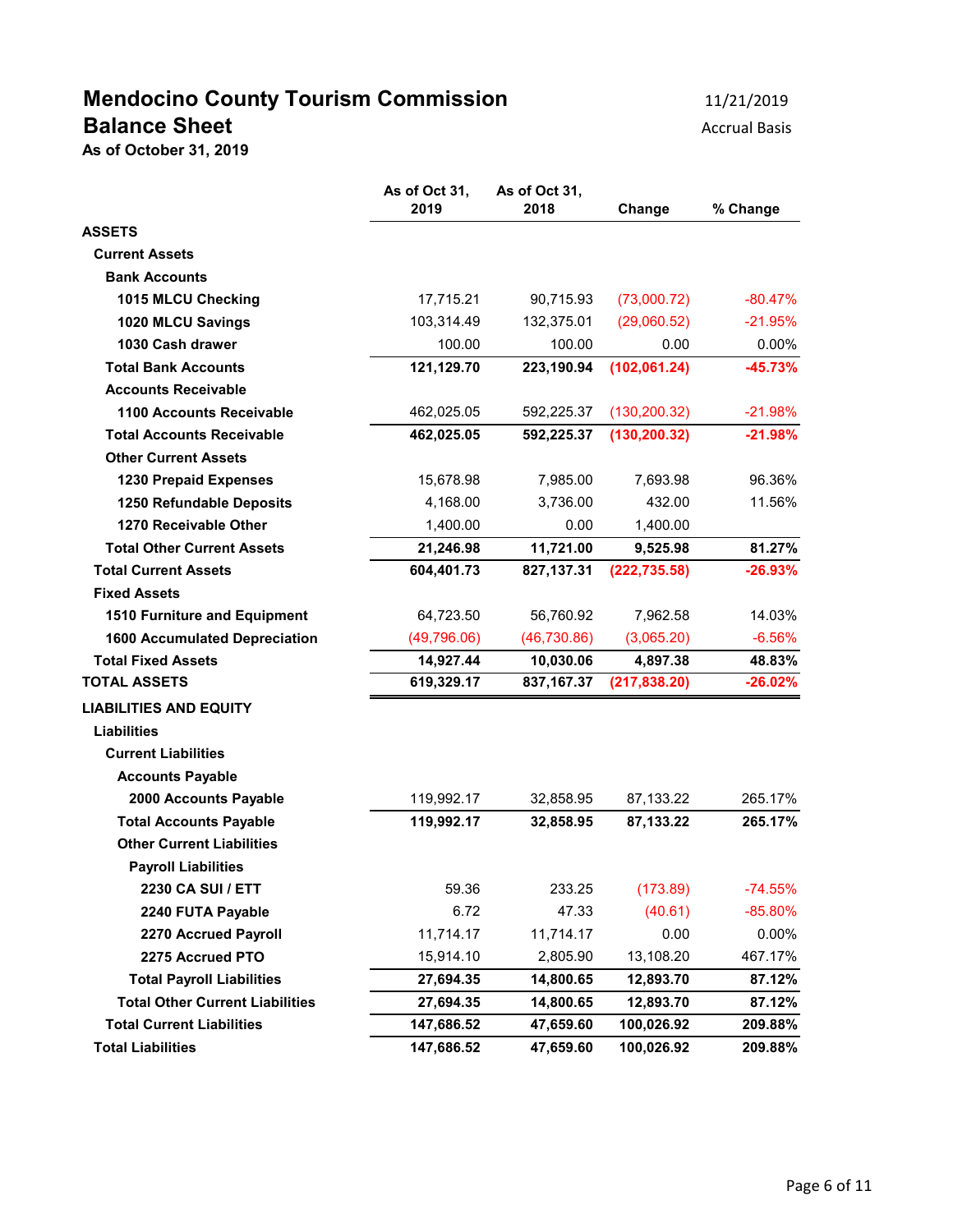## **Mendocino County Tourism Commission** 11/21/2019 **Balance Sheet** Accrual Basis Accrual Basis

**As of October 31, 2019**

|                                   | As of Oct 31.<br>2019 | As of Oct 31.<br>2018 | Change        | % Change    |
|-----------------------------------|-----------------------|-----------------------|---------------|-------------|
| <b>Equity</b>                     |                       |                       |               |             |
| 3100 Contingency-Restricted       | 152,650.09            | 132.044.00            | 20.606.09     | 15.61%      |
| 3900 Unrestricted Net Assets (RE) | 325,650.15            | 482.201.07            | (156, 550.92) | $-32.47%$   |
| Net Income                        | (6,657.59)            | 175.262.70            | (181, 920.29) | $-103.80\%$ |
| <b>Total Equity</b>               | 471,642.65            | 789.507.77            | (317, 865.12) | $-40.26%$   |
| TOTAL LIABILITIES AND EQUITY      | 619,329.17            | 837, 167. 37          | (217, 838.20) | $-26.02%$   |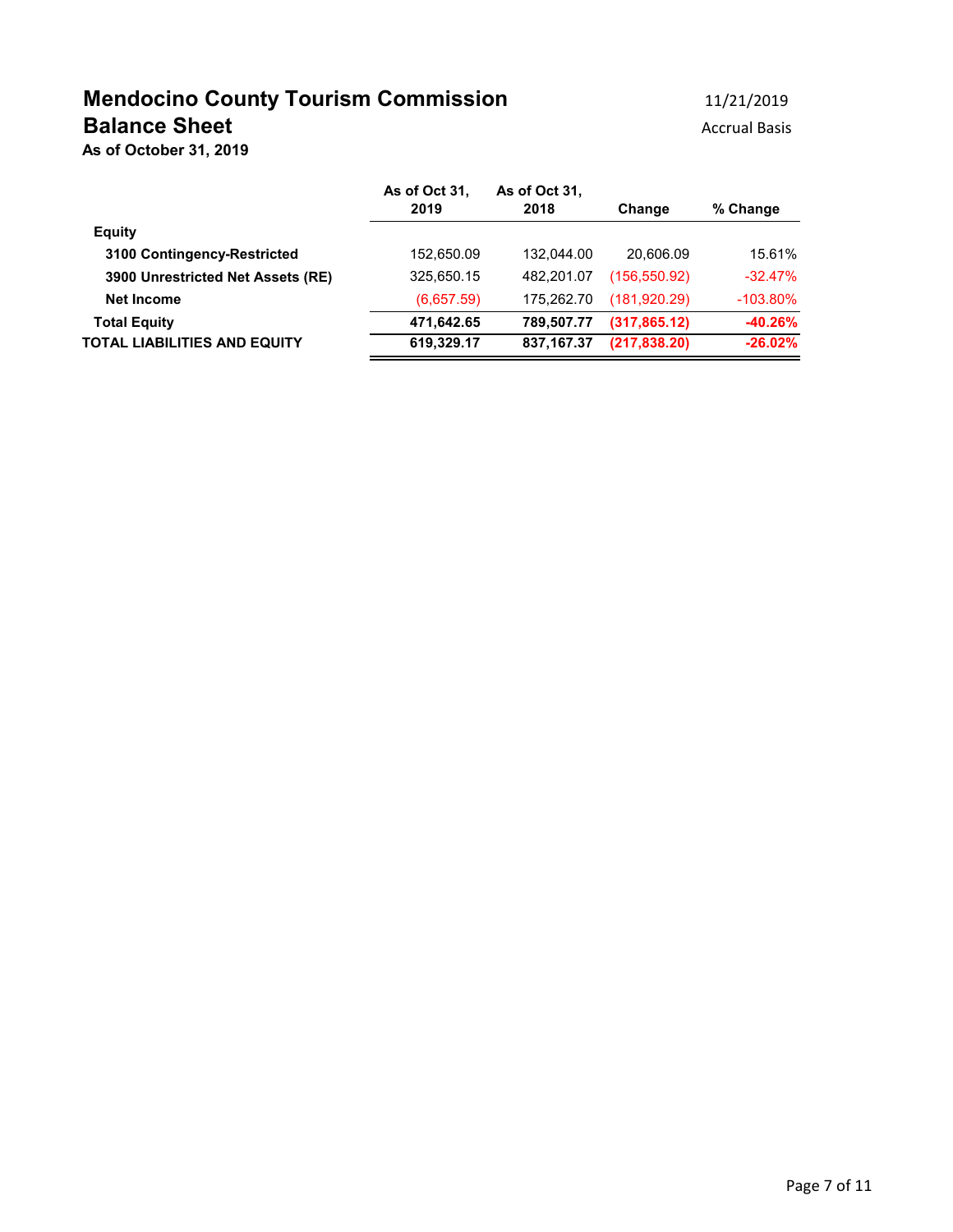## **Mendocino County Tourism Commission** 11/21/2019 **Profit and Loss Comparison Accrual Basis** Accrual Basis

|                                              | Jul - Oct, 2019 | Jul - Oct, 2018 | Change       | % Change    |
|----------------------------------------------|-----------------|-----------------|--------------|-------------|
| <b>Income</b>                                |                 |                 |              |             |
| 4030 County BID                              | 314,165.68      | 298,598.68      | 15,567.00    | 5.21%       |
| 4031 County BID adjustments                  | 66,168.41       | 134,786.69      | (68, 618.28) | $-50.91%$   |
| 4035 County 50% Match                        | 203,333.36      | 157,640.00      | 45,693.36    | 28.99%      |
| <b>Other Income</b>                          |                 |                 |              |             |
| 4830 Event Brochure Ads                      | 1,850.00        | 1,100.00        | 750.00       | 68.18%      |
| 4950 Interest Income                         | 95.13           | 89.00           | 6.13         | 6.89%       |
| <b>Total Other Income</b>                    | 1,945.13        | 1,189.00        | 756.13       | 63.59%      |
| <b>Total Income</b>                          | 585,612.58      | 592,214.37      | (6,601.79)   | $-1.11%$    |
| <b>Gross Profit</b>                          | 585,612.58      | 592,214.37      | (6,601.79)   | $-1.11%$    |
| <b>Expenses</b>                              |                 |                 |              |             |
| <b>1- MEDIA &amp; WEBSITE</b>                |                 |                 |              |             |
| 50 Advertising / Media                       |                 |                 |              |             |
| 5130 Print & Online Advertising              | 188,572.38      | 34,306.03       | 154,266.35   | 449.68%     |
| 5150 Ad Development/Design                   | 9,085.00        | 2,150.00        | 6,935.00     | 322.56%     |
| 5170 Photography                             |                 | 24.00           | (24.00)      | $-100.00\%$ |
| 5240 Research & Development                  | 5,060.00        |                 | 5,060.00     |             |
| 5280 Video Development                       | 17,273.07       |                 | 17,273.07    |             |
| <b>Total 50 Advertising / Media</b>          | 219,990.45      | 36,480.03       | 183,510.42   | 503.04%     |
| 55 Marketing / Public Relations              |                 |                 |              |             |
| <b>5510 Public Relations Contract</b>        | 32,100.00       | 26,666.64       | 5,433.36     | 20.38%      |
| 5520 Marketing Agency Contract               | 33,332.00       | 33,332.00       | 0.00         | $0.00\%$    |
| 5540 Clipping Service                        | 2,091.48        | 2,278.02        | (186.54)     | $-8.19%$    |
| 5550 In-Market PR Stunts                     | 525.50          |                 | 525.50       |             |
| 5560 Media Events                            | 995.00          |                 | 995.00       |             |
| 5610 Travel -PR Related                      | 3,512.59        | 2,023.23        | 1,489.36     | 73.61%      |
| 5680 Visiting Media FAM Expenses             | 907.19          | 525.90          | 381.29       | 72.50%      |
| <b>Total 55 Marketing / Public Relations</b> | 73,463.76       | 64,825.79       | 8,637.97     | 13.32%      |
| 57 Website Maint / Development               |                 |                 |              |             |
| 5710 Interactive Media Coordinator           | 10,000.00       | 10,000.00       | 0.00         | $0.00\%$    |
| 5750 Development/ Maintenance                | 6,689.38        | 6,752.02        | (62.64)      | $-0.93%$    |
| 5780 Interactive Marketing                   | 355.80          | 543.85          | (188.05)     | $-34.58%$   |
| <b>Total 57 Website Maint / Development</b>  | 17,045.18       | 17,295.87       | (250.69)     | $-1.45%$    |
| 58 Leisure / Group Sales                     |                 |                 |              |             |
| 5810 Promotion Items, Booth Develop          | 7,466.48        | 1,920.48        | 5,546.00     | 288.78%     |
| 5820 Consumer & Trade Shows                  | 540.75          | 13,267.10       | (12, 726.35) | $-95.92%$   |
| 5840 State Fair Exhibit                      | 1,064.15        | 1,618.87        | (554.72)     | $-34.27%$   |
| 5870 Shipping - Travel Shows                 |                 | 760.69          | (760.69)     | $-100.00\%$ |
| 5880 Travel - Leisure/Group Sales            | 1,377.33        | 5,561.59        | (4, 184.26)  | $-75.23%$   |
| 5885 Travel - Group FAMs                     | 805.00          | 199.44          | 605.56       | 303.63%     |
| Total 58 Leisure / Group Sales               | 11,253.71       | 23,328.17       | (12,074.46)  | $-51.76%$   |
| <b>Total 1- MEDIA &amp; WEBSITE</b>          | 321,753.10      | 141,929.86      | 179,823.24   | 126.70%     |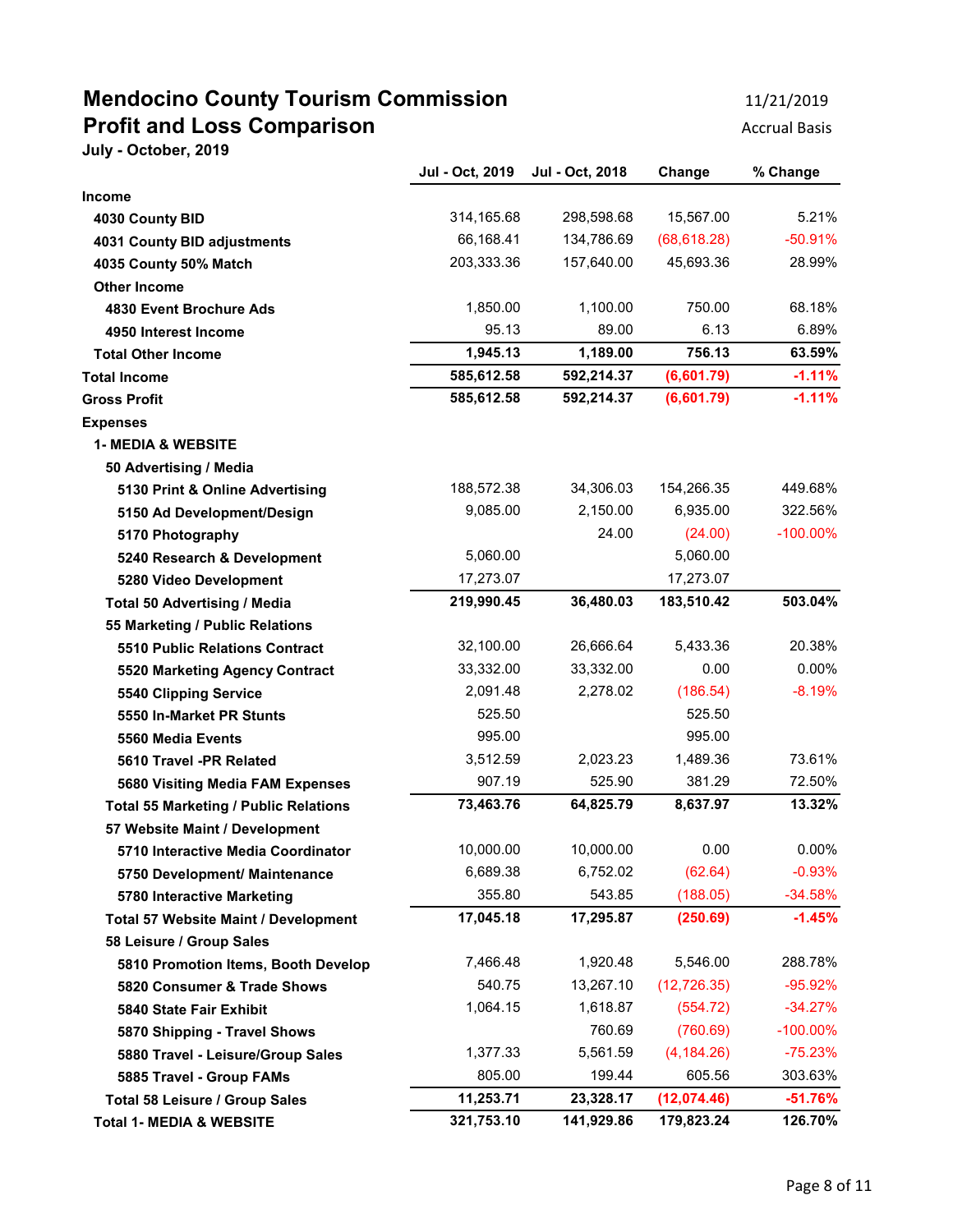## **Mendocino County Tourism Commission** 11/21/2019 **Profit and Loss Comparison Accrual Basis** Accrual Basis

|                                            | Jul - Oct, 2019 | Jul - Oct, 2018 | Change       | % Change    |
|--------------------------------------------|-----------------|-----------------|--------------|-------------|
| <b>2- VISITOR SVS / PARTNERSHIPS</b>       |                 |                 |              |             |
| <b>Partnerships</b>                        |                 |                 |              |             |
| 6550 Conferences & Seminars                | 8,318.89        | 1,415.00        | 6,903.89     | 487.91%     |
| 6570 In-County Relations                   | 2,316.82        | 922.78          | 1,394.04     | 151.07%     |
| 6590 Memberships                           | 2,790.00        | 150.00          | 2,640.00     | 1760.00%    |
| 6610 North Coast Tourism Council           | 11,000.00       | 11,000.00       | 0.00         | $0.00\%$    |
| <b>Total Partnerships</b>                  | 24,425.71       | 13,487.78       | 10,937.93    | 81.10%      |
| <b>Visitor Services</b>                    |                 |                 |              |             |
| 6720 Event & Festival Guides               | 16,330.97       | 8,544.01        | 7,786.96     | 91.14%      |
| 6730 Incentives & Sponsorships             | 14,320.00       | 64,170.00       | (49, 850.00) | $-77.68%$   |
| 6770 Visitor Centers & Signage             | 6,591.05        | 1,582.47        | 5,008.58     | 316.50%     |
| <b>Total Visitor Services</b>              | 37,242.02       | 74,296.48       | (37,054.46)  | -49.87%     |
| <b>Total 2- VISITOR SVS / PARTNERSHIPS</b> | 61,667.73       | 87,784.26       | (26, 116.53) | $-29.75%$   |
| <b>3- ADMIN EXPENSES</b>                   |                 |                 |              |             |
| <b>General Admin</b>                       |                 |                 |              |             |
| 7010 Accounting                            | 1,797.25        | 9,140.50        | (7, 343.25)  | $-80.34%$   |
| 7060 Bank Fees                             |                 | 107.80          | (107.80)     | $-100.00\%$ |
| 7080 Board Development                     | 35.25           |                 | 35.25        |             |
| 7090 Copying & Printing                    | 653.89          | 632.51          | 21.38        | 3.38%       |
| 7100 Dues & Subscriptions                  | 3,534.10        | 4,584.54        | (1,050.44)   | $-22.91%$   |
| 7130 Legal Fees                            | 5,929.98        |                 | 5,929.98     |             |
| 7140 Licenses & Permits                    | 66.00           |                 | 66.00        |             |
| <b>7150 Meeting Expenses</b>               | 894.68          | 1,164.10        | (269.42)     | $-23.14%$   |
| 7200 Office Expense                        | 2,071.86        | 11,676.51       | (9,604.65)   | $-82.26%$   |
| 7210 Postage & Shipping                    | 901.36          | 2,197.07        | (1,295.71)   | $-58.97%$   |
| <b>7280 Travel Expenses</b>                | 5,898.48        | 3,999.00        | 1,899.48     | 47.50%      |
| <b>Total General Admin</b>                 | 21,782.85       | 33,502.03       | (11, 719.18) | $-34.98%$   |
| <b>Occupancy Costs</b>                     |                 |                 |              |             |
| <b>7650 Rent</b>                           | 9,580.00        | 11,650.00       | (2,070.00)   | $-17.77%$   |
| 7660 Insurance                             | 2,126.31        | 2,329.14        | (202.83)     | $-8.71%$    |
| 7850 Repairs & Maintenance                 | 2,430.18        | 8,415.56        | (5,985.38)   | $-71.12%$   |
| 7890 Taxes                                 | 62.58           | 62.30           | 0.28         | 0.45%       |
| 7910 Telecommunication                     | 3,763.98        | 2,405.41        | 1,358.57     | 56.48%      |
| 7950 Utilities                             | 3,346.01        | 2,676.31        | 669.70       | 25.02%      |
| <b>7990 Depreciation Expense</b>           | 1,125.28        | 345.86          | 779.42       | 225.36%     |
| <b>Total Occupancy Costs</b>               | 22,434.34       | 27,884.58       | (5,450.24)   | $-19.55%$   |
| <b>Total 3- ADMIN EXPENSES</b>             | 44,217.19       | 61,386.61       | (17, 169.42) | $-27.97%$   |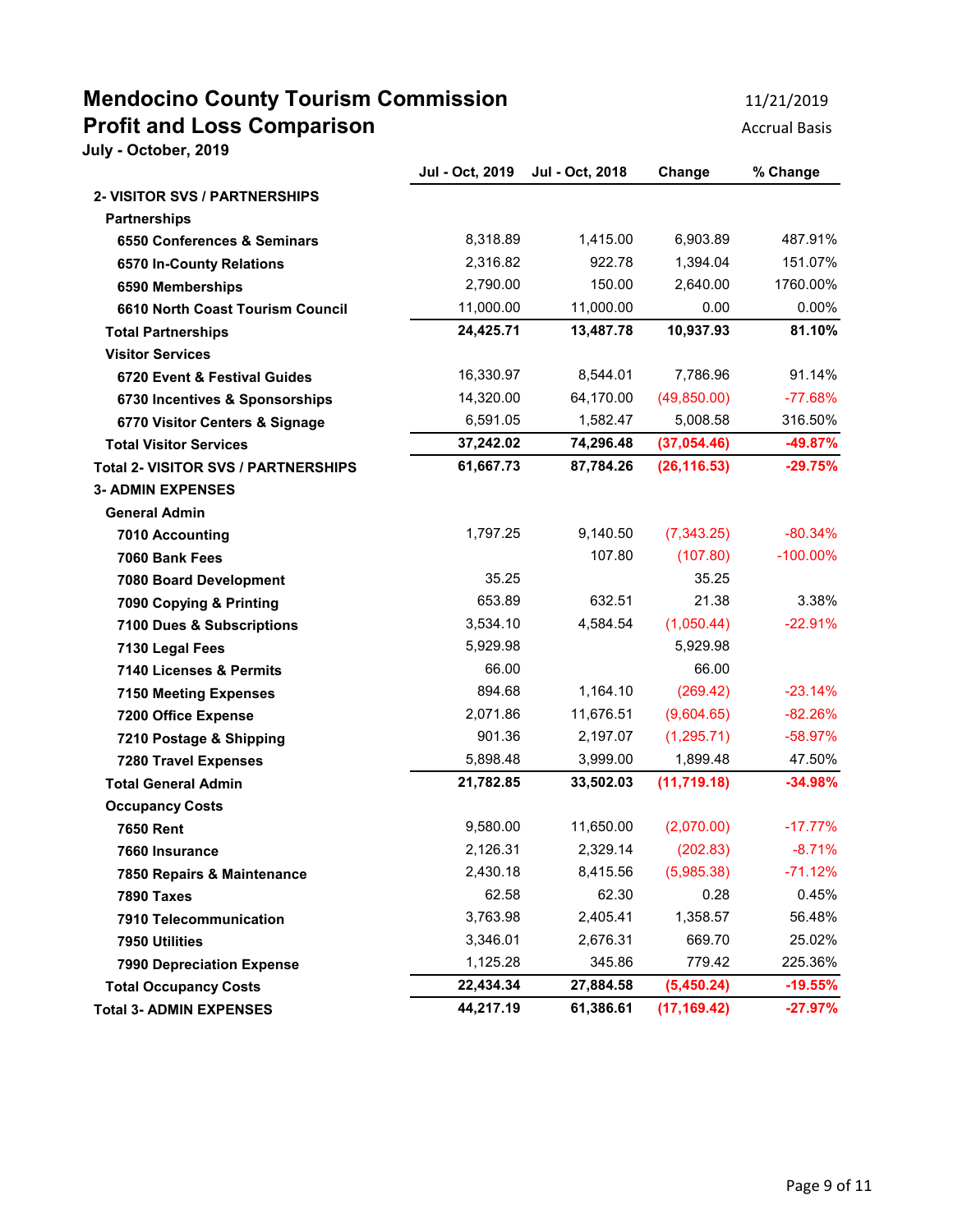## **Mendocino County Tourism Commission** 11/21/2019 **Profit and Loss Comparison Accrual Basis** Accrual Basis

|                              | Jul - Oct. 2019 | Jul - Oct. 2018 | Change        | % Change    |
|------------------------------|-----------------|-----------------|---------------|-------------|
| <b>4- PERSONNEL</b>          |                 |                 |               |             |
| 8510 Salaries & Wages        | 130,895.41      | 99,900.24       | 30,995.17     | 31.03%      |
| 8520 Paid Time Off           | 8,257.66        | 1,802.19        | 6,455.47      | 358.20%     |
| 8530 Payroll Taxes           | 11,333.16       | 9,027.71        | 2,305.45      | 25.54%      |
| 8540 Payroll Processing Fees | 210.00          | 176.75          | 33.25         | 18.81%      |
| 8550 Workers Comp            | 2,172.00        | 1,950.00        | 222.00        | 11.38%      |
| 8570 Health Insurance        | 10,800.00       | 9,542.00        | 1,258.00      | 13.18%      |
| 8590 Contract Work           | 800.00          | 3,199.00        | (2,399.00)    | $-74.99\%$  |
| 8615 Employee Recruitment    | 163.92          | 253.05          | (89.13)       | $-35.22%$   |
| <b>Total 4- PERSONNEL</b>    | 164,632.15      | 125,850.94      | 38,781.21     | 30.82%      |
| <b>Total Expenses</b>        | 592,270.17      | 416,951.67      | 175,318.50    | 42.05%      |
| <b>Net Operating Income</b>  | (6,657.59)      | 175,262.70      | (181, 920.29) | $-103.80\%$ |
| <b>Net Income</b>            | (6,657.59)      | 175,262.70      | (181, 920.29) | $-103.80\%$ |